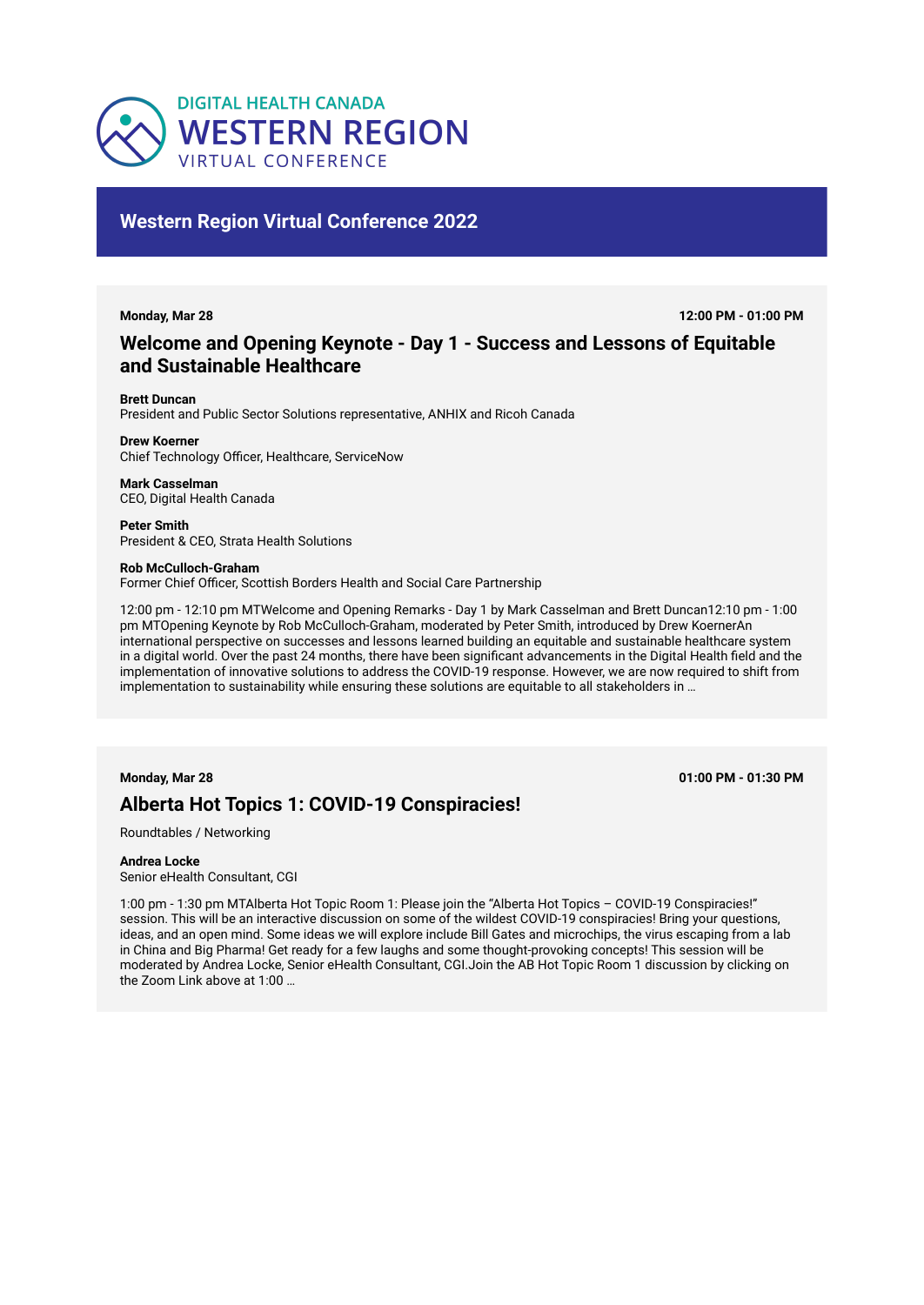# **Alberta Hot Topic 2: Anything but COVID!**

Roundtables / Networking

### **Kevin Jones**

Senior Vice President, Strata Health Solutions

1:00 pm - 1:30 pm MTAlberta Hot Topic 2: Anything but COVID! Visit this roundtable to discuss "Anything but COVID!" This session will be moderated by Kevin Jones, Senior Vice President, Canada at Strata Health Solutions.Join the AB Hot Topic Room 2 discussion by clicking on this Zoom Link above at 1:00 pm MT

**Monday, Mar 28 01:30 PM - 03:00 PM**

# **Alberta Health Services Analytics Keynote and Covenant Health Strategy Presentation**

Plenary

**Brett Duncan**  President and Public Sector Solutions representative, ANHIX and Ricoh Canada

# **Chris Carvalho**

President, Carveira Group Consulting Inc.

**Conny Avila**  Chief Innovation Officer, Covenant Health

**Patrick Dumelie**  CEO, Covenant Health

## **Stafford Dean**

Senior Program Officer - Analytics, Alberta Health Services

1:30 pm - 2:15 pm MTHow is AHS utilizing analytics to enable sustainability and equitability?This session will feature a presentation by Stafford Dean, Senior Program Officer – Analytics at Alberta Health Services. Stafford will share how Alberta Health Services is utilizing analytics to enable sustainability and equitability and some of the challenges that need to be overcome. The moderator will be Brett Duncan - President of ANHIX2:15 pm - 3:00 pm MTCovenant Health, Covenant Care and Covenant Living - Healthcare Reimagined l Covenant Family's Innovation StrategyPatrick Dumelie - CEO, and Conny Avila - Chief Innovation Officer, Covenant Health, Covenant Care …

## **Monday, Mar 28 01:00 PM - 01:30 PM**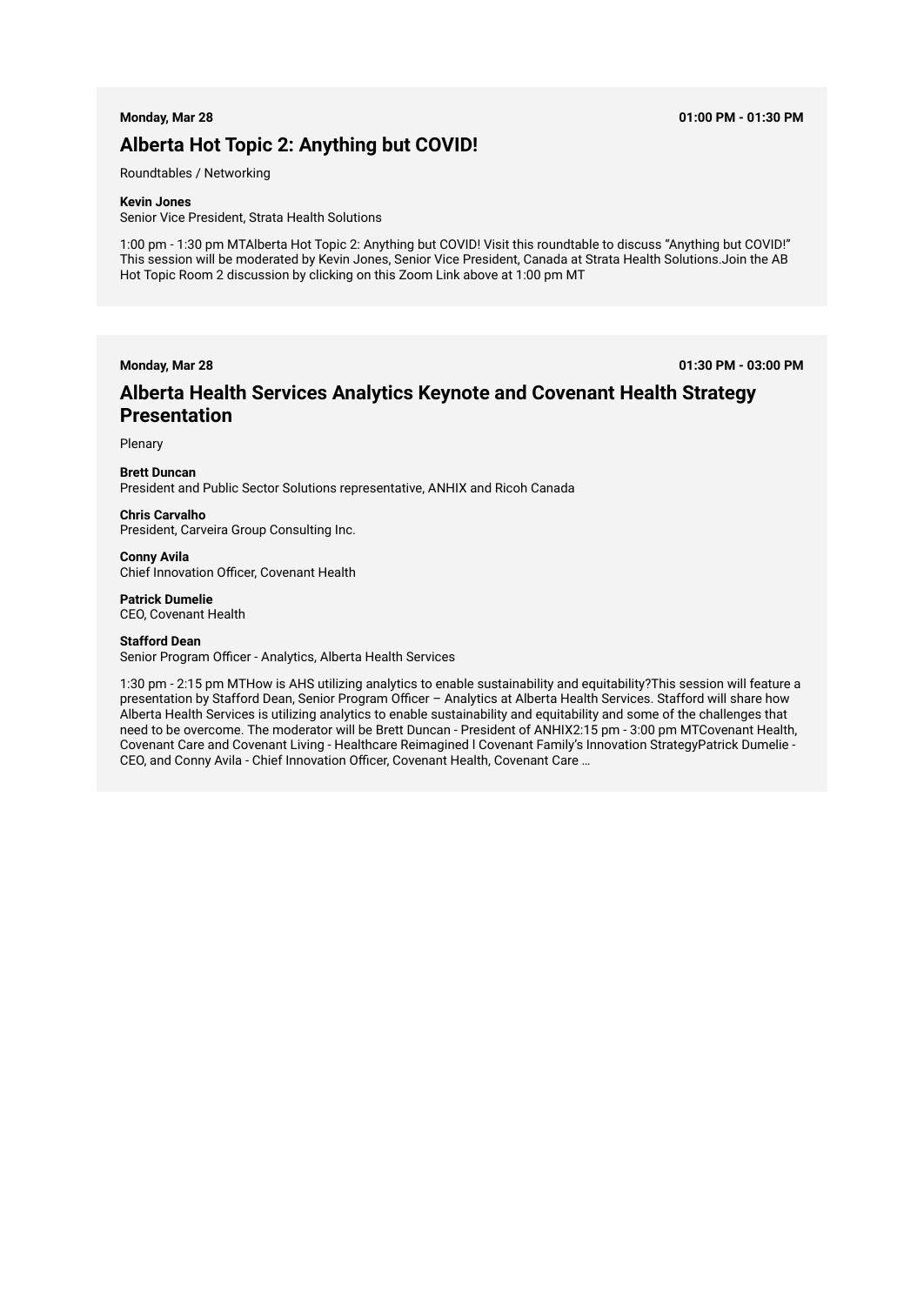# **Sponsor Symposium hosted by Teladoc Health and Closing Plenary - Social Determinants of Health**

Symposium and Closing Plenary

# **Cory Fry**

Senior Director, Client Success and Growth, Teladoc Health

## **Dale McFee**  Chief of Police, Edmonton Police Service

# **Dr. Gregory Hansen**

Pediatric Neurointensivist, Jim Pattison Children's Hospital

**Dr. Tanya Holt** 

Pediatric Neurointensivist and Pediatric ICU Division Head, Jim Pattison Children's Hospital

**Lynn Barr-Telford**  Assistant Chief Statistician, Statistics Canada

**Peter Smith**  President & CEO, Strata Health Solutions

**Reg Joseph**  CEO, Health Cities

**Steve Kovacic**  VP & CHRO, Good Samaritan Society

3:15 pm - 4:00 pm MT - Symposium hosted by Teladoc Health Healthcare Delivered Anywhere – Overcoming Geographic Challenges and Improving Access to Pediatric Critical Care: Remote Technology SolutionsAn intimate case study and dialogue of how Virtual Health is enabling equitable and sustainable healthcare for Canadians. A group of Pediatric specialists in Saskatchewan have been supporting neonatal critical care virtually since 2016 using Teladoc's devices and platform. To address serious concerns and access to care for children in remote communities, Dr. Gregory Hansen and Dr. Tanya Holt have used virtual care technologies to create a more equitable and sustainable healthcare …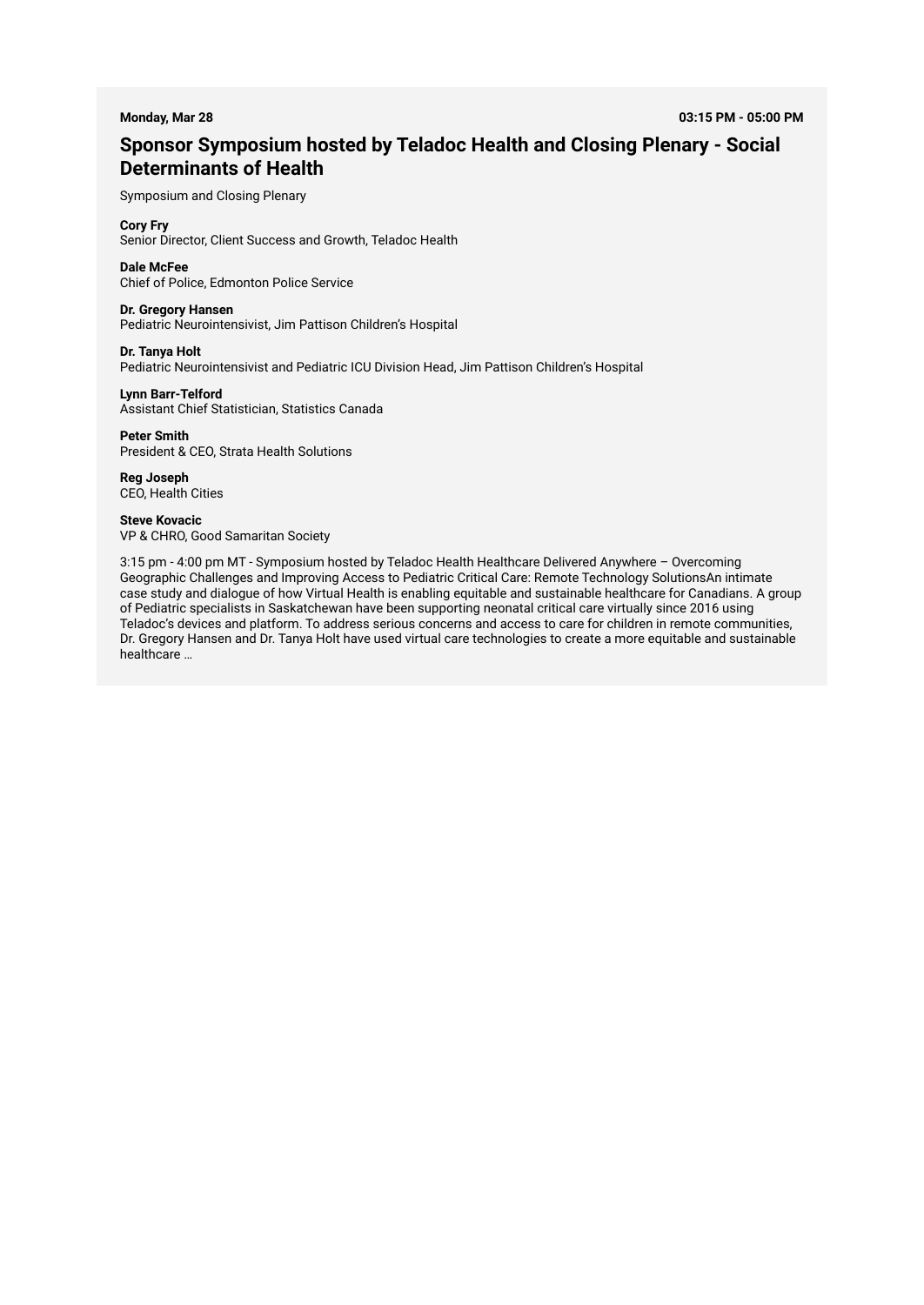# **Welcome, Opening Plenary: Reflection on the Past Delivery, and Resilient Healthcare Plenary - Day 2**

# **Brianne Bourdon**

Portfolio Manager, Fraser Health

# **Dr. John Pawlovich**

Virtual Health Lead/UBC Chair in Rural Health, Rural Coordination Centre of BC/UBC

# **Emily Hamilton**

Director, Partnerships and System Enablers, Provincial Health Services Authority

## **Haley Moore**

Senior Product Manager, TELUS Health Virtual Care, TELUS Health

#### **Jill Reedijk**

Director, Public Health Informatics & Information Solutions, Provincial Health Services Authority

### **Lynn Pelletier**

Certified Health Executive (CHE) and Former VP, Mental Health and Substance Use Services at PHSA, Independent Consultant

## **Mary Sanagan**

Partner, Deloitte Management Services LP

## **May Tuason**

Clinical Program Director, Digital Health Strategy Office, PHSA

### **Naima Salemohamed**  Management Consultant, Accenture

**Roee Ben-Eli**  Director, Strategic Programs, Mental Health, TELUS Health Virtual Care

### **Shannon Malovec**

VP Provincial Digital Health and Chief Digital Innovation Officer, PHSA

#### **Terri Baker**

Chief Clinical Information Officer, Fraser Health Authority

12:00 pm - 12:10 pm PT - Welcome and Opening Remarks - Day 2 by Shannon Malovec12:10 pm - 1:00 pm PT - Opening Plenary - Reflection on the Past DeliveryThis session will center around reflecting on the past delivery during the pandemic. Topics that are covered include the key & amp; lessons learned on the successful delivery of new projects/policies and the switch from traditional to agile approach when managing projects. Join a discussion about implementation approaches with representatives from the acute, community, public health and private sector showcasing and highlighting all the good collaboration across the Health Ministries and …

# **Tuesday, Mar 29 01:45 PM - 02:15 PM**

# **BC Hot Topic Room 1 with Virtual Health Leaders**

Roundtables / Networking

## **Emily Hamilton**

Director, Partnerships and System Enablers, Provincial Health Services Authority

## **May Tuason**

Clinical Program Director, Digital Health Strategy Office, PHSA

1:45 pm - 2:15 pm PT BC Hot Topic Room 1 with Virtual Health Team/Leaders to discuss: a) Patient access to information: How? When? How can digital health engage patients as partners in their care? b) COVID: So done? How do we build on what we learned? Co-Moderator: May Tuason, Clinical Program Director, Digital Health Strategy Office – Provincial Health Services Authority Co-Moderator: Emily Hamilton, Director, Partnerships and System Enablers – Provincial Health Services Authority Join the BC Hot Topic Room 1 discussion by clicking on this Zoom Link above at 1:45 pm PT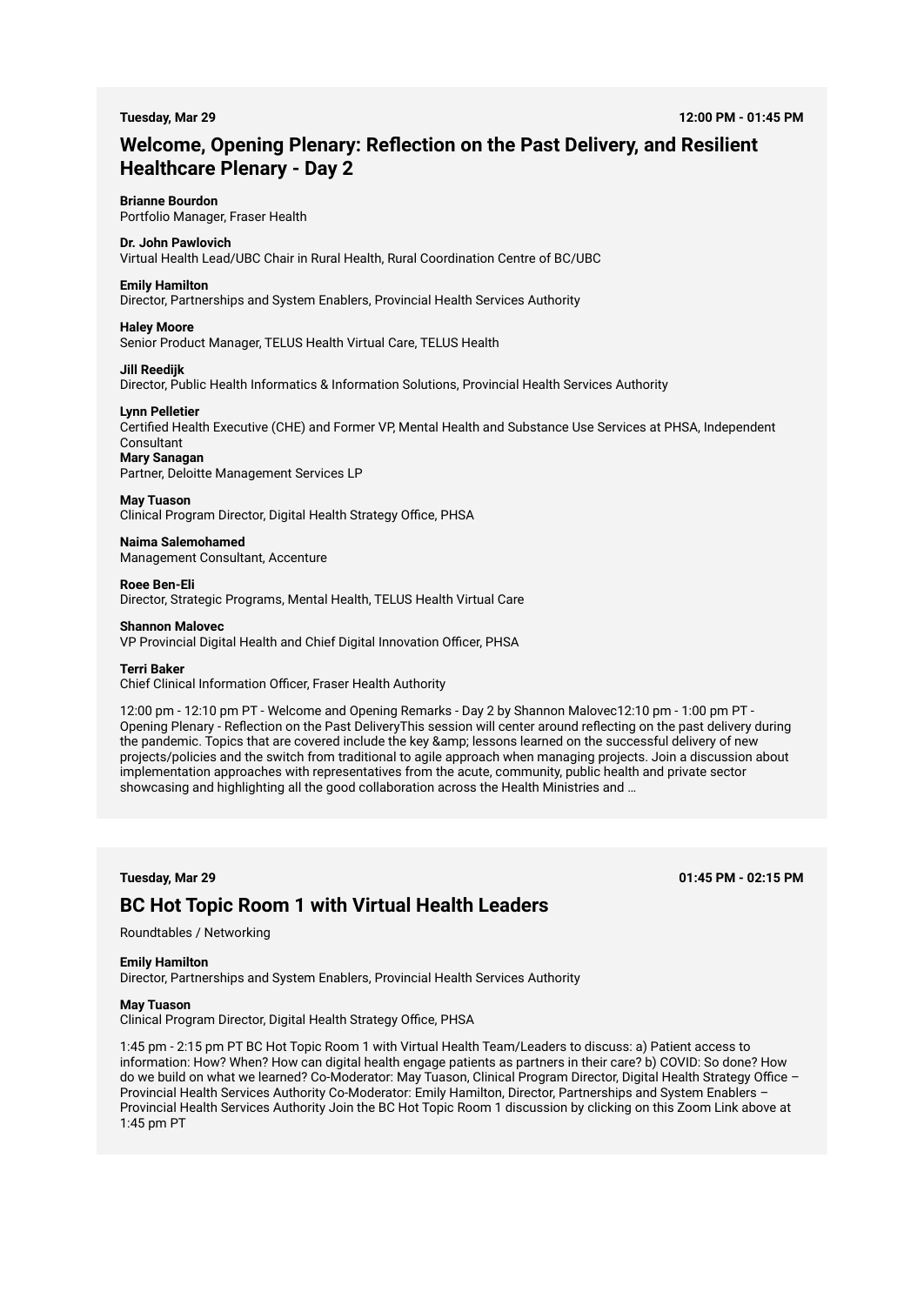**Tuesday, Mar 29 01:45 PM - 02:15 PM**

# **BC Hot Topic Room 2: Clinical Information Systems implementation during a pandemic**

Roundtables / Networking

# **Terri Baker**

Chief Clinical Information Officer, Fraser Health Authority

1:45 pm - 2:15 pm PTBC Hot Topic Room 2: Clinical Information Systems implementation during a pandemic - Who and How? Let's talk about strategies to obtain clinical input in design and how to engage clinicians when Covid is all consuming. Moderator: Terri Baker - Chief Clinical Information Officer at Fraser Health Authority Join the BC Hot Topic Room 2 discussion by clicking on this Zoom Link above at 1:45 pm PT

**Tuesday, Mar 29 01:45 PM - 02:15 PM**

# **BC Hot Topic Room 3: What we learned dealing with the pandemic and how can we apply what we learned to our other hot healthcare issues**

Roundtables / Networking

**Brian Faust** 

Account Director, Salesforce

1:45 pm - 2:15 pm PTBC Hot Topic Room 3: What we learned dealing with the pandemic and how can we apply what we learned to our other hot healthcare issues.The pandemic created an environment where we needed to respond quickly - and did. Decisions made boldly, solutions implemented quickly - pivoting as required. So how do we take some of these lessons learned and apply them to the Opioid Crisis, Long Term Care and other issues needing to be addressed? Moderator: Brian Faust - Account Director, BC Health Public Sector –– Salesforce Canada Join the BC Hot Topic Room …

# **Cyber Security**

Plenary

**Flavia Mpagi**  Director, Network Security / Privacy Officer, NTT Data

### **Gordon McNeill**

Product Director and Privacy Officer, Health Data Coalition

## **Penny Longman**

Director, Information Security and Data Stewardship, Fraser Health Authority

2:15 pm - 3:00 pm PT Join Penny Longman and Gordon McNeill as they discuss how information security and data privacy have evolved through the COVID pandemic. How did they address cyber-attacks, improve collaborations between organizations, stay on top of trends or shifts in technology while protecting patient data? This session will be moderated by Flavia Mpagi, Director, Network Security/Privacy Officer – NTT DATA Services.

**Tuesday, Mar 29 02:15 PM - 03:00 PM**